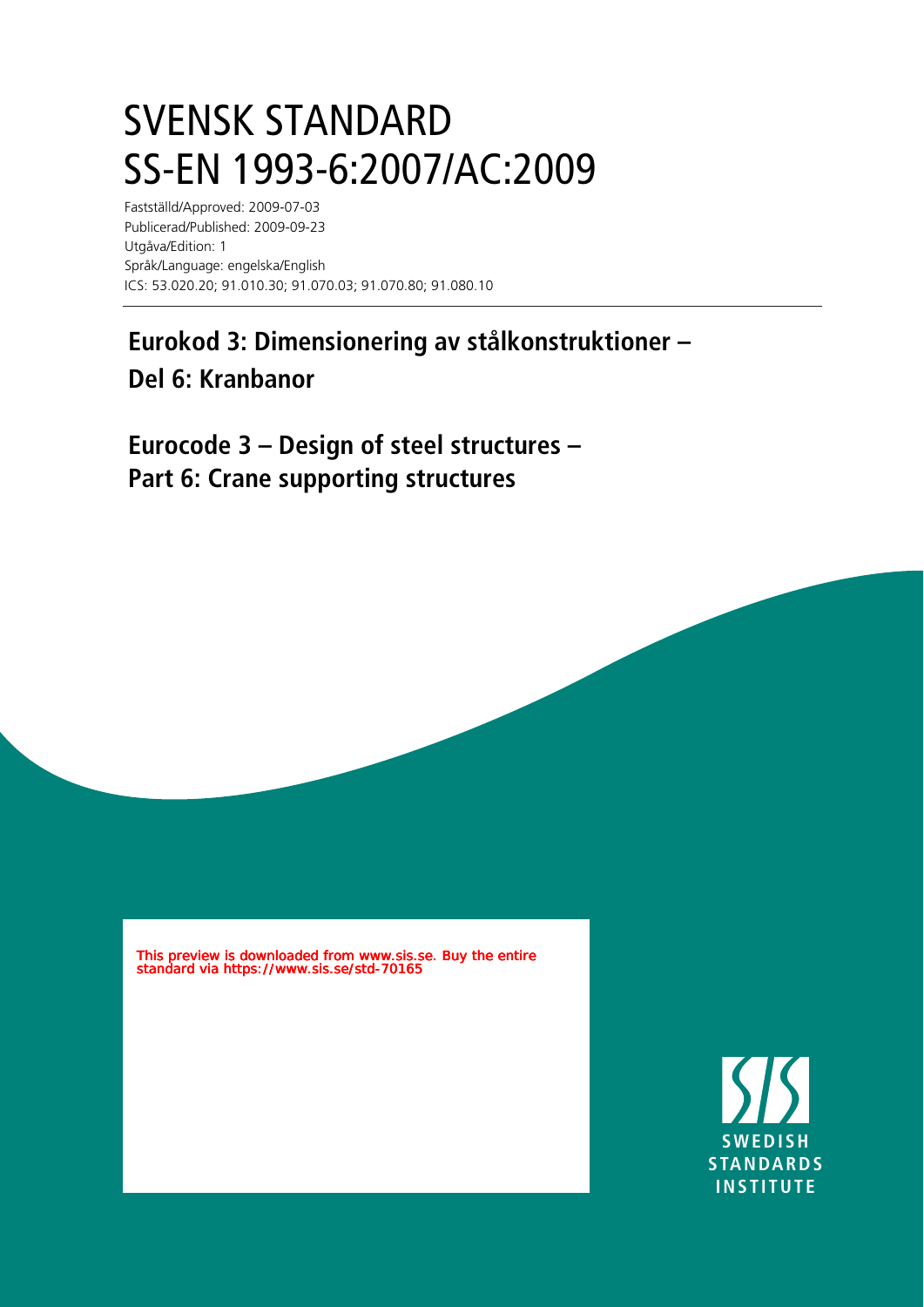Europastandarden EN 1993-6:2007/AC;2009 gäller som svensk standard. Detta dokument innehåller den officiella engelska versionen av EN 1993-6:2007/AC;2009.

The European Standard EN 1993-6:2007/AC;2009 has the status of a Swedish Standard. This document contains the official English version of EN 1993-6:2007/AC;2009.

© Copyright/Upphovsrätten till denna produkt tillhör SIS, Swedish Standards Institute, Stockholm, Sverige. Användningen av denna produkt regleras av slutanvändarlicensen som återfinns i denna produkt, se standardens sista sidor.

© Copyright SIS, Swedish Standards Institute, Stockholm, Sweden. All rights reserved. The use of this product is governed by **!**the end-user licence for this product. You will nd the licence in the end of this document.

Upplysningar om sakinnehållet i standarden lämnas av SIS, Swedish Standards Institute, telefon 08-555 520 00. Standarder kan beställas hos SIS Förlag AB som även lämnar allmänna upplysningar om svensk och utländsk standard.

Information about the content of the standard is available from the Swedish Standards Institute (SIS), tel +46 8 555 520 00. Standards may be ordered from SIS Förlag AB, who can also provide general information about Swedish and foreign standards.

SIS Förlag AB, SE 118 80 Stockholm, Sweden. Tel: +46 8 555 523 10. Fax: +46 8 555 523 11. E-mail: sis.sales@sis.se Internet: www.sis.se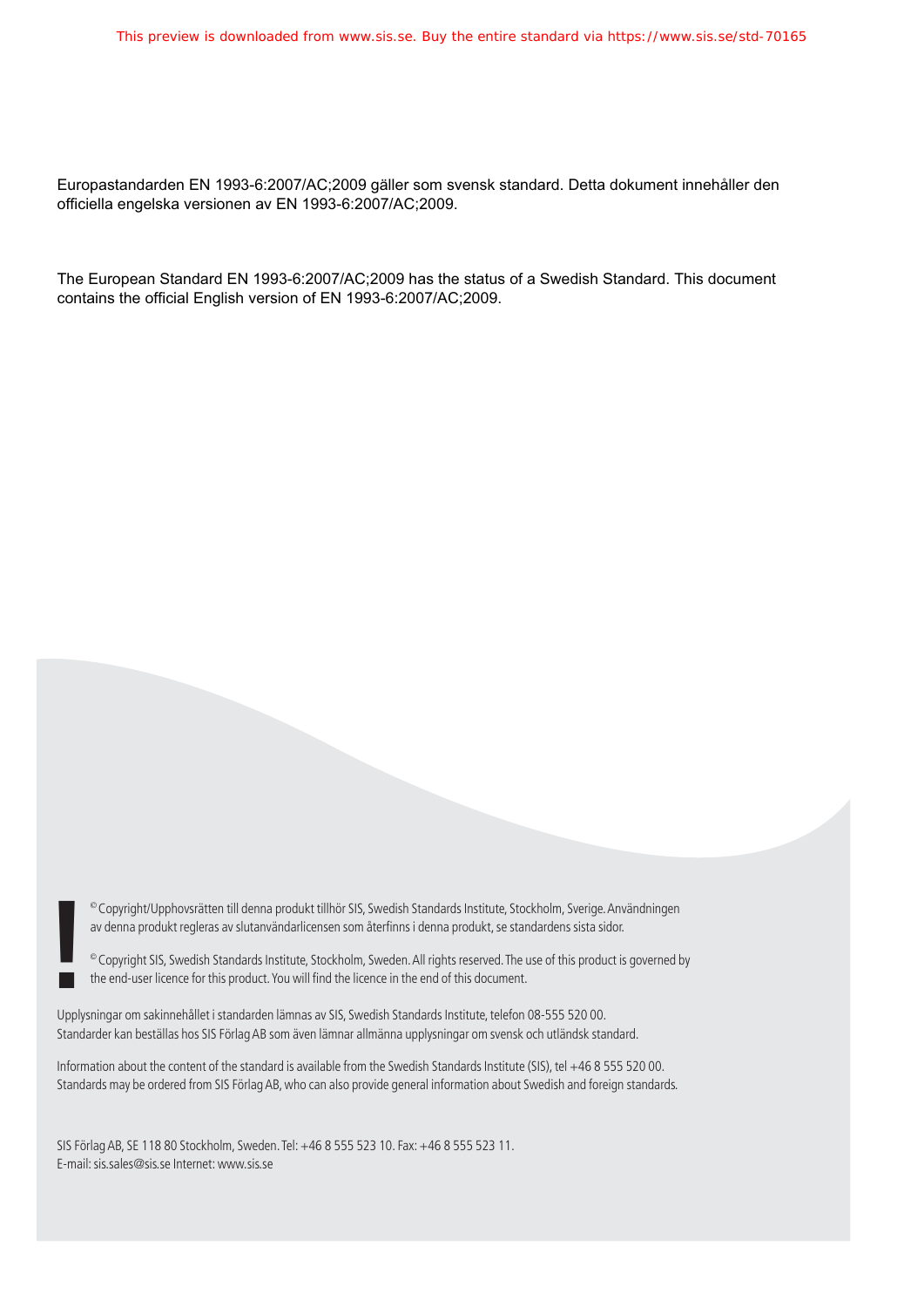## EUROPEAN STANDARD NORME EUROPÉENNE EUROPÄISCHE NORM

### **EN 1993-6:2007/AC**

July 2009

**ICS** 91.080.10; 91.010.30; 53.020.20

English version

 Eurocode 3 - Design of steel structures - Part 6: Crane supporting structures

Eurocode 3 - Calcul des structures en acier - Partie 6: Chemins de roulement

 Eurocode 3 - Bemessung und Konstruktion von Stahlbauten - Teil 6: Kranbahnen

This corrigendum becomes effective on 1 July 2009 for incorporation in the three official language versions of the EN.



EUROPEAN COMMITTEE FOR STANDARDIZATION COMITÉ EUROPÉEN DE NORMALISATION EUROPÄISCHES KOMITEE FÜR NORMUNG

**Management Centre: Avenue Marnix 17, B-1000 Brussels** 

© 2009 CEN All rights of exploitation in any form and by any means reserved worldwide for CEN national Members.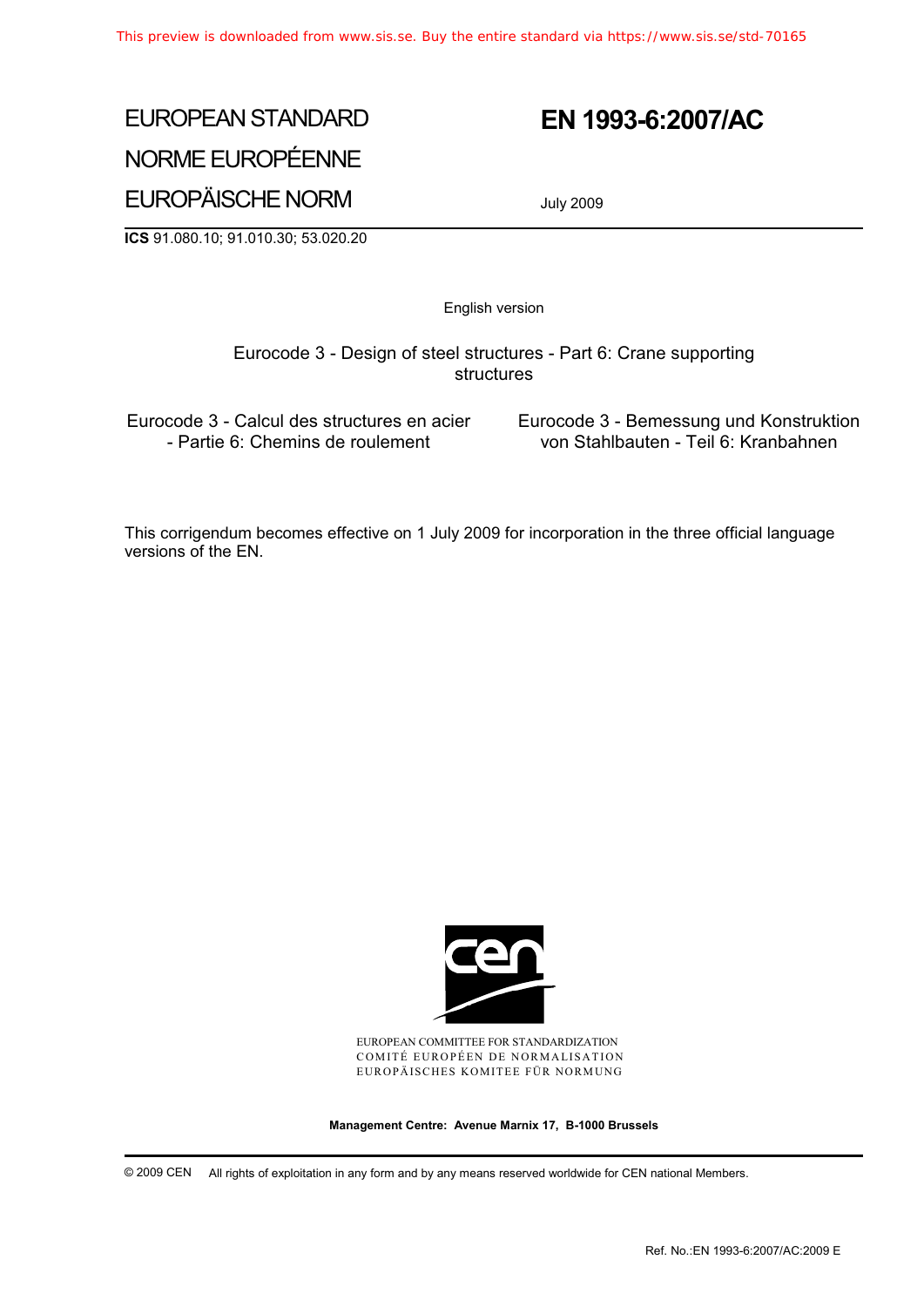#### **1) Modification to 1.3**

*Paragraph* "(1)"*, replace* "fabrication and erection" *with* "execution"*.*

#### **2) Modification to 2.7**

*Paragraph* "(1)"*, replace* "Where the flange" *with* "Where the bottom flange"*.*

#### **3) Modification to 2.8**

*Paragraph* "(2)P", "NOTE"*, replace* "γF,test" *with* "γ<sub>F,test</sub>".

#### **4) Modification to 3.2.3**

*Paragraph* "(2)P", "NOTE", *replace* " $\sigma_{Ed} = 0.25$  *fy(t)" with* " $\sigma_{Ed} = 0.25$  *f<sub>y</sub>(t)".* 

#### **5) Modification to 3.6.2**

*Paragraph* "(2)"*, replace* "Square bars" *with* "Rectangular bars"*.*

#### **6) Modification to 5.8**

*Paragraph* "(5)", 2nd line, replace "*cx* and *cy*" with "*c<sub>x</sub>* and *c<sub>y</sub>*".

#### **7) Modification to 6.5.1**

*Paragraph* "(3)"*, replace* "through a flange" *with* "through a top flange"*.*

#### **8) Modification to 6.6**

*Paragraph* "(1)"*, replace* "of plates in a welded section" *with* "of plates in sections"*.*

#### **9) Modification to 8.3**

*Paragraph* "(2)"*, replace* "surge connections" *with* "surge connectors"*.*

#### **10) Modification to 8.4.3**

*Paragraph* "(3)"*, replace the reference to* "EN 13001-3.3" *with* "ISO 16881-1"*.*

#### **11) Modifications to 9.3.2**

*Paragraph* "(1)", "NOTE", *replace* "Qe =  $\varphi_{\text{fat}}$   $\lambda$  Q<sub>max,</sub>;" with "Q<sub>e</sub> =  $\varphi_{\text{fat}}$   $\lambda$ <sub>*i*</sub> Q<sub>max,*i*</sub>".

*Paragraph* "(3)"*, replace* "2 x 106" *with* "2 x 106 "*.*

#### **12) Modifications to 9.3.3**

*Paragraph* "(1)"*, after* "as specified in **5.7.1**"*, add* "without assuming contact between flange and web in case of not fully penetrated welds"*.*

*Paragraph* "(2)"*, replace the text of this paragraph with* "For partial penetration and fillet welds the compressive and shear stresses calculated for the web thickness should be transformed to the stresses of the weld. See Table 8.10 in EN 1993-1-9."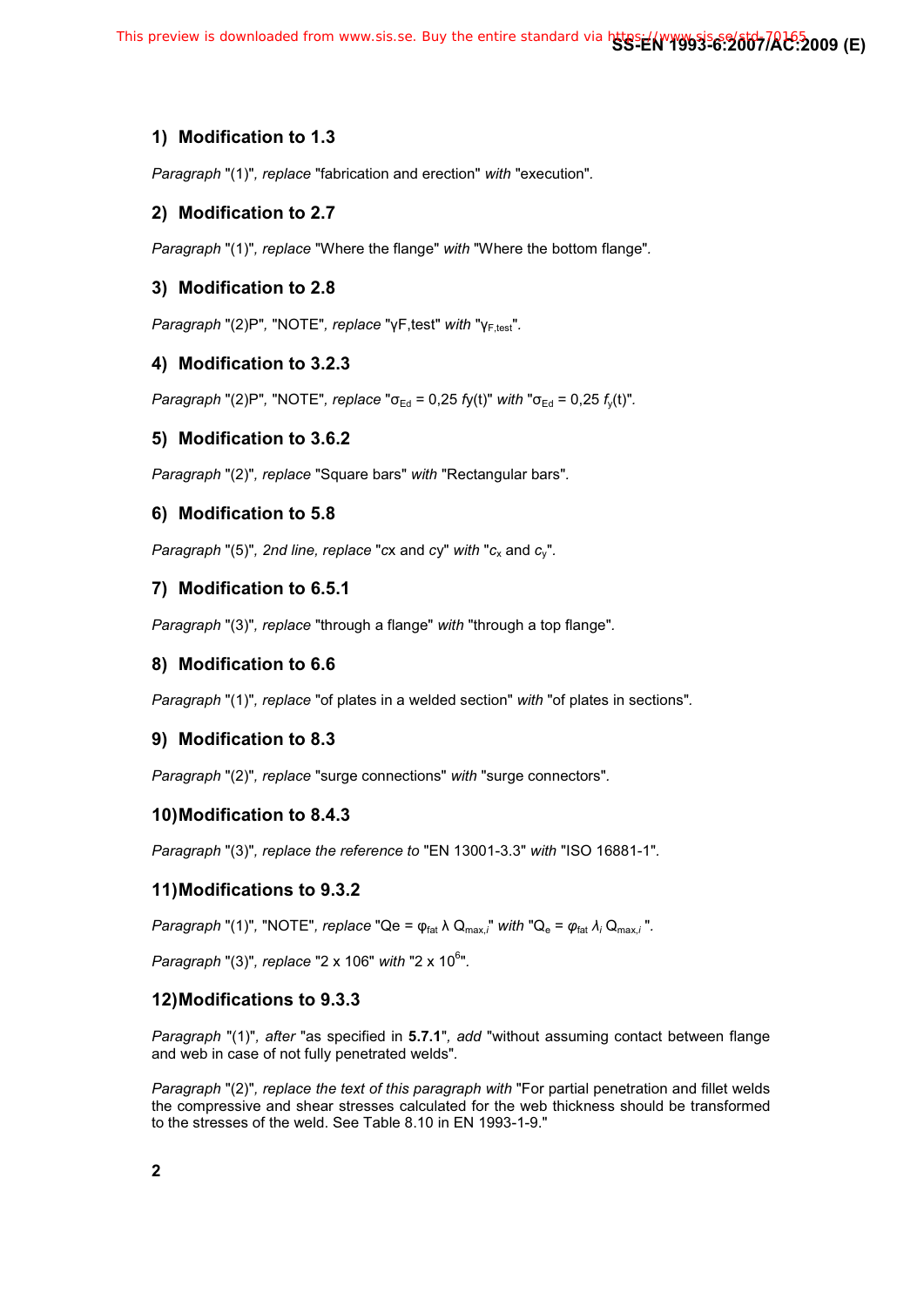*Paragraph* "(3)"*, after* "taken into account"*, add* "without assuming contact between flange and rail"*.*

#### **13) Modifications to A.2**

*Paragraph* "(1)", *Equation* "(A.1)", 3rd term of the Equation, replace " $T_{w,Ed}$ " with "B<sub>Ed</sub>"; then *replace* " $T_{w,Rk}$ " with " $B_{Rk}$ ".

*Paragraph* "(1)", description of " $k_w$ ", replace " $T_{w,Ed}$ " with "B<sub>Ed</sub>"; then replace " $T_{w,Rk}$ " with "B<sub>Rk</sub>".

*Paragraph* "(1)", description of " $T_{w,Ed}$ ", replace " $T_{w,Ed}$ " with "B<sub>Ed</sub>".

*Paragraph* "(1)", description of " $T_{w, Rk}$ ", replace " $T_{w, Rk}$ " with " $B_{Rk}$ ".